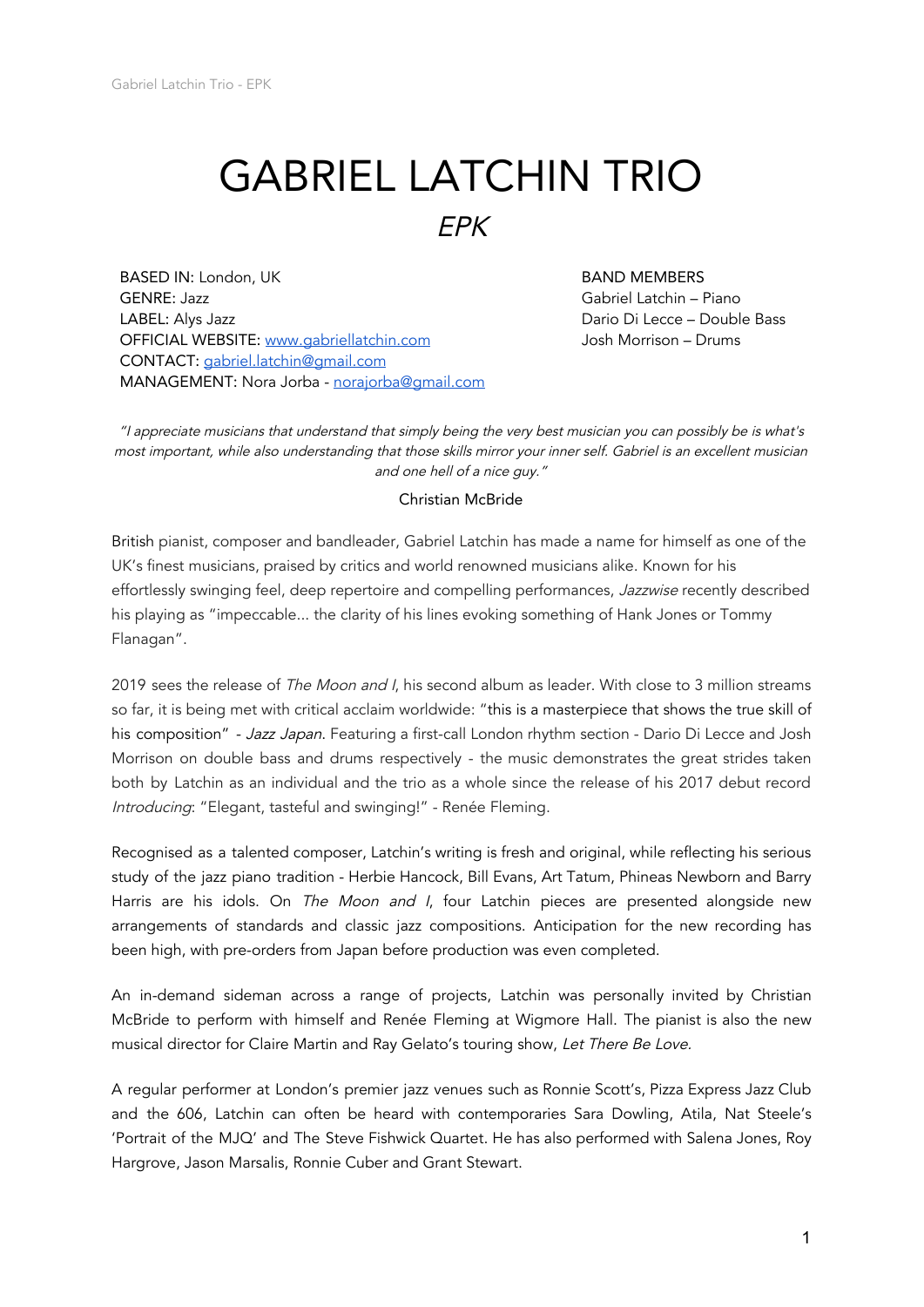## QUOTES

- "There are some beauties here, including Poor Butterfly, <sup>a</sup> true evergreen, composed in 1916. Latchin's tender version is one of the best I can remember... A delight from start to finish" - Dave Gelly, The Observer **★★★★**
- 'Latchin's unpretentious piano performance embodies the beauty of modern jazz. Not only is his handling of standards through tempo changes pleasing to the ear, this is <sup>a</sup> masterpiece that shows the true skill of his composition.' - Hiroki Sugita, Jazz Japan
- "The brand new release from pianist Gabriel Latchin called The Moon I, just <sup>a</sup> thing of beauty from start to finish." - Chris Philips, Jazz FM
- 'Pianist Gabriel Latchin makes playing jazz sound easy. That's "easy" as in "enviably relaxed". At the same time, or perhaps as <sup>a</sup> consequence, his keyboard demeanour appears sophisticated, elegant and untroubled, and his treatment of tunes notable for their neat packaging and finish.' - Nigel Jarrett, Jazz Journal
- "Gabriel is an excellent musician and one hell of <sup>a</sup> nice guy." Christian McBride
- "Elegant, tasteful and swinging!" Renée Fleming
- *"Polished."* Clive Davis, The Times
- "Impeccable." Jazzwise
- "Flawless." London Jazz News
- "He reminds me of a young Benny Green." Jazz Japan

LINKS VIDEOS

[INSTAGRAM](https://www.instagram.com/gabriellatchin/)

[TWITTER](https://twitter.com/GabrielLatchin) **PHOTOS** 

[SPOTIFY](https://spoti.fi/2OP3DeR) The [Moon](https://www.youtube.com/watch?v=vcBoBnIbB-k&t=17s) and I

YOUTUBE [CHANNEL](https://www.youtube.com/user/gabriellat) **Live at Pizza [Express,](https://www.youtube.com/watch?v=9o1UDlvgfKI) London** 

[FACEBOOK](https://www.facebook.com/GabrielLatchin/) Live at Ronnie Scott's, [London](https://www.youtube.com/watch?v=KYZgk9SMDvc)

[BANDCAMP](https://gabriellatchin.bandcamp.com/releases) **In this [link](https://drive.google.com/drive/folders/1p167_7MH6GfVx2f0eHQbmyVDmbj350SP?usp=sharing) you will find 5 photos.** 

TECH [RIDER](https://docs.google.com/document/d/1oGGApJQCaFkywoZnFaRade_aNIKzF4NAGZcqzKCPg-M/edit?usp=sharing) [HOSPITALITY](https://docs.google.com/document/d/1M7JNgtqXu4OzRL-qIMof4dWC7YC3XxSwU0ejBE3JlIM/edit?usp=sharing) RIDER PRESS [RELEASE](https://docs.google.com/document/d/1-yeKjfgOVz9DHMQFS4Mh0J3vpJ-k3j2aErDQLR8JSOk/edit?usp=sharing)